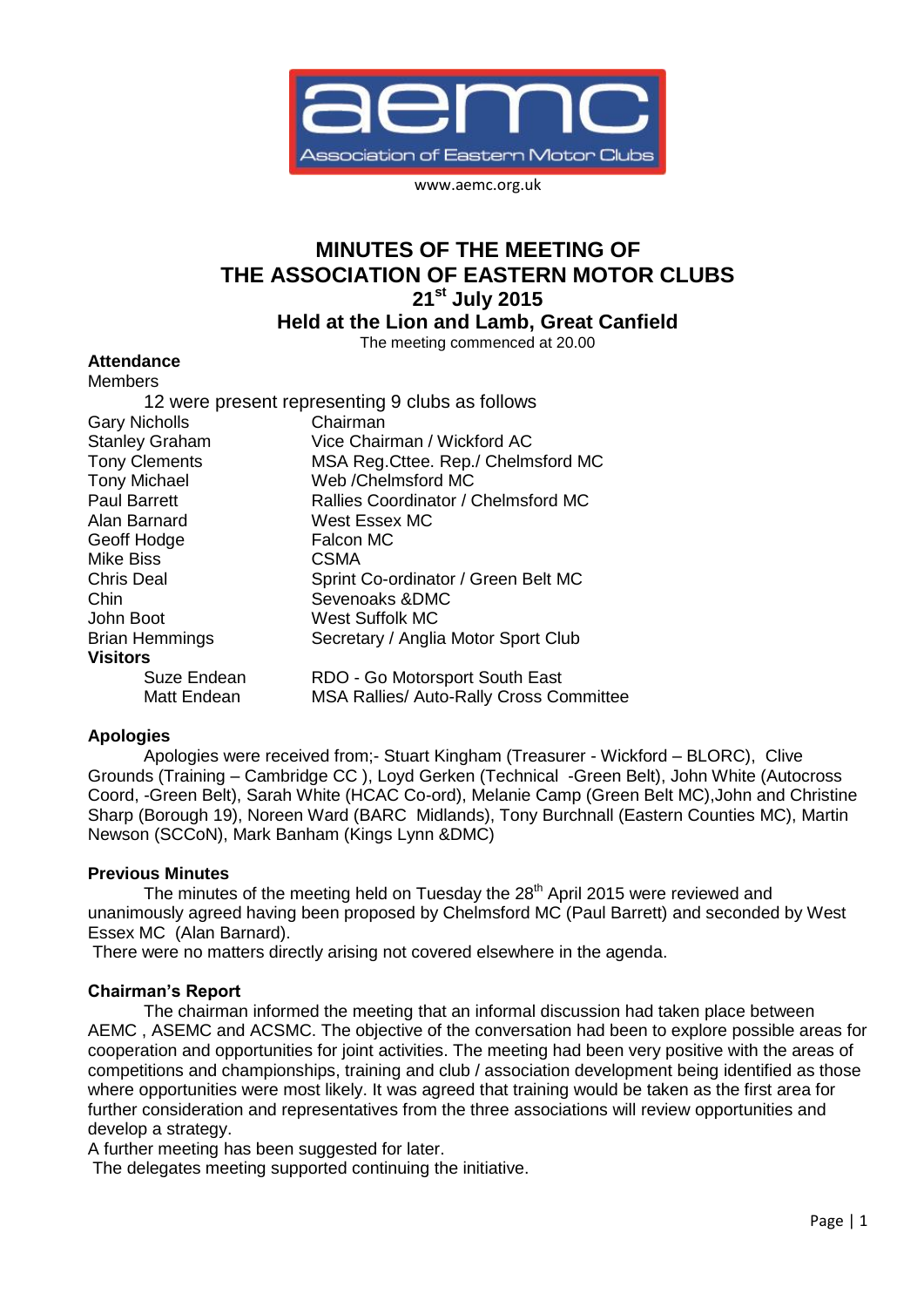# **Treasurers Report**

In his absence the treasurer had supplied a report as follows.

Currently the accounts stand at a total of £9825.54 with no outstanding liabilities. An invoice has been raised for the Stage Rally Championship sponsorship with payment of this understood to be in progress.

The current membership stands at 35 clubs.

#### Tony Alder

The funeral for Tony Alder who had sadly recently succumbed to illness was scheduled for the 24<sup>th</sup> July. Tony who had operated the Chelmer Rescue unit was a well known and respected figure throughout the region being present at many events.

#### **Secretary's report**

Minutes of their meetings have been received from a number of regional associationsas well as the ACU Eastern Centre's newsletter.

A message had also been received from Nicky Moffitt on behalf of the Regional committee relating to involvement by the association in the roll out of the safety message and regulatory requirements. It was agreed to cover this as part of the MSA regional committee agenda item.

A copy of a letter sent to the MSA by the Shenstone Club had been received. The subject of the letter was concerns with regard to the implementation of mandatory FHR devices in Jan 2016 for sprint events and the possible impact on event viability.

There was some discussion on the views expressed and the background. The main item raised by a number of the delegates present was not specifically about the pros and cons of the regulation itself but rather about the process by which the decision to implement was reached. A general concern was expressed that it appeared that the recommendations of a number of specialist committees that had been consulted were not adequately taken into account. While sympathy was expressed with the reasons behind the decision to implement this item on an accelerated timetable concern was felt in terms of the possible precedent for overriding committee views on future topics.

The Secretary reported that an informal discussion had been held with the Chairman of the Eastern Centre ACU Competitions Committee.

The conversation covered current experiences and the challenges facing motor sport and clubs and whether there were potential advantages in maintaining an ongoing dialogue between AEMC and ACU Eastern. The conclusion from the conversation was that there were many similarities and that a connection would be advantageous. An offer had been made by the ACU for an EAMC representative to attend future ACU Competition Committee meetings.

The meeting agreed unanimously that this offer should be accepted and that in return a representative of the ACU committee should be invited to attend AEMC General meetings. The secretary to notify the ACU accordingly.

No additional membership applications had been received.

### **Autocross Report**

It was reported that the Championship events are proceding as planned

The events are

| 29 <sup>th</sup> / 30 <sup>th</sup> Aug | Witney MC     |
|-----------------------------------------|---------------|
| $12^{th}$ / $13^{th}$ Sept              | Green Belt MC |

### **Stage Rally Championship**

It was reported that 70% of the 2015 championship events have now run successfully with only 3 of the 10 planned events still to be run.

There are 41 registered competitors with registration now closed for this year.

The Chelmsford event at Wethersfield on the 27<sup>th</sup> Sept has been accepted into the championship to replace an event that has been cancelled. Competitors have all been contacted and agreed.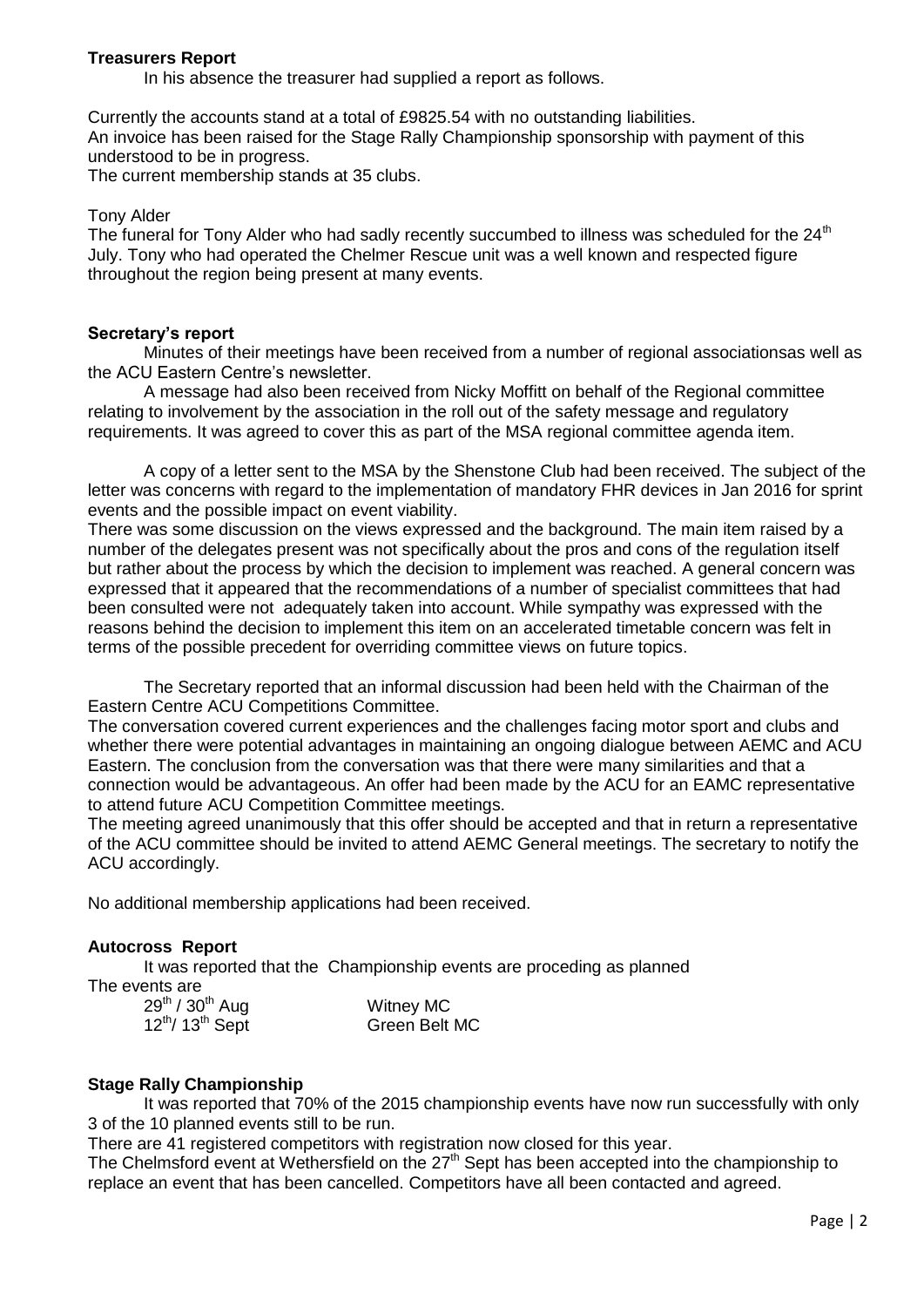The remaining rounds are therefore at Wethersfield - Chelmsford MC, Sculthorpe – Kings Lynn & DMC and Rockingham – Middlesex County AC.

The Awards ceremony for the 2015 championship is proposed to be held in conjunction with the ASEMC and Sprint awards. The event will be held on the 18<sup>th</sup> Feb. 2016 at the Brands Hatch Place Hotel and Spa.

The Championship Coordinator to follow up and confirm plans.

# **Sprint Championship**

The championship is progressing well with 6 more events to be run this year.

Bill McKenna is currently leading the championship with Tim Cole in second place.

42 competitors are registered in the championship.

Plans for 2016 events are progressing with an intention of spreading them more evenly through the season in order to avoid any' long' breaks between events..

The possibility of entering a team in the Inter Association event is being reviewed although as the date clashes with an AEMC round this may prove difficult. The entry list will be reviewed to identify potential team members.

# **MSA Regional Committee**

A report from the last regional committee was presented highlighting the following items:-

- The existing club support/development grant schemes have been supplemented by an additional scheme. This is aimed at assisting with the costs of additional equipment required to comply with the new safety requirements being rolled out for rallies. e.g. Cost of tape for safety areas, additional notices and signs, etc.. Up to 60% of the cost can be requested.
- The artwork for 'MSA' signs will be made available to clubs so that organisers can investigate 'local' sourcing at potentially lower costs.
- Two pens with pull out messages on 'First on Scene and 'Safe Practices' will be made available. These will be available through the MSA for organisers / events.
- Club and Volunteer of The Year submissions are being requested. These should be submitted to the MSA by September. ( Note Submission forms can be obtained via the secretary or from the MSA website.)
- A new Child safeguarding policy has been introduced. Under the terms of the policy all clubs must have an appointed child safeguarding officer. While it is possible for one person to cover more than one club that person must be prepared to cover all requirements for those clubs. All licensed officials who come into contact with juniors should ensure they have completed the appropriate checks.
- All clubs should encourage their members who marshal events to register on the MSA register in order to be best prepared for future requirements when they are rolled out

# **Regional Association participation in implementation of Safety Review.**

The message received from Nicky Moffitt as mentioned in the Secretary's report requested consideration and responses with regard to 3 aspects.

These were presented to the meeting and discussed as follows.

### *Safety Programme Roll out*

In order to promote awareness generally and help introduce the changes and requirements resulting from the Rally Safety Review a number of regional meetings or forums are being considered. A potential approach is that regional associations should take an active role in the planning and delivery of these alongside the MSA team.

The question was posed as to whether each association would be willing to participate. An interim response had been sent indicating that AEMC would wish to be involved. The meeting unanimously confirmed that the association should support the initiative.

### *Marshals recognition and registration process.*

A request was made for details of any examples of marshal's recognition schemes being operated in the region. Having canvassed clubs a response was submitted that there appeared not to be any